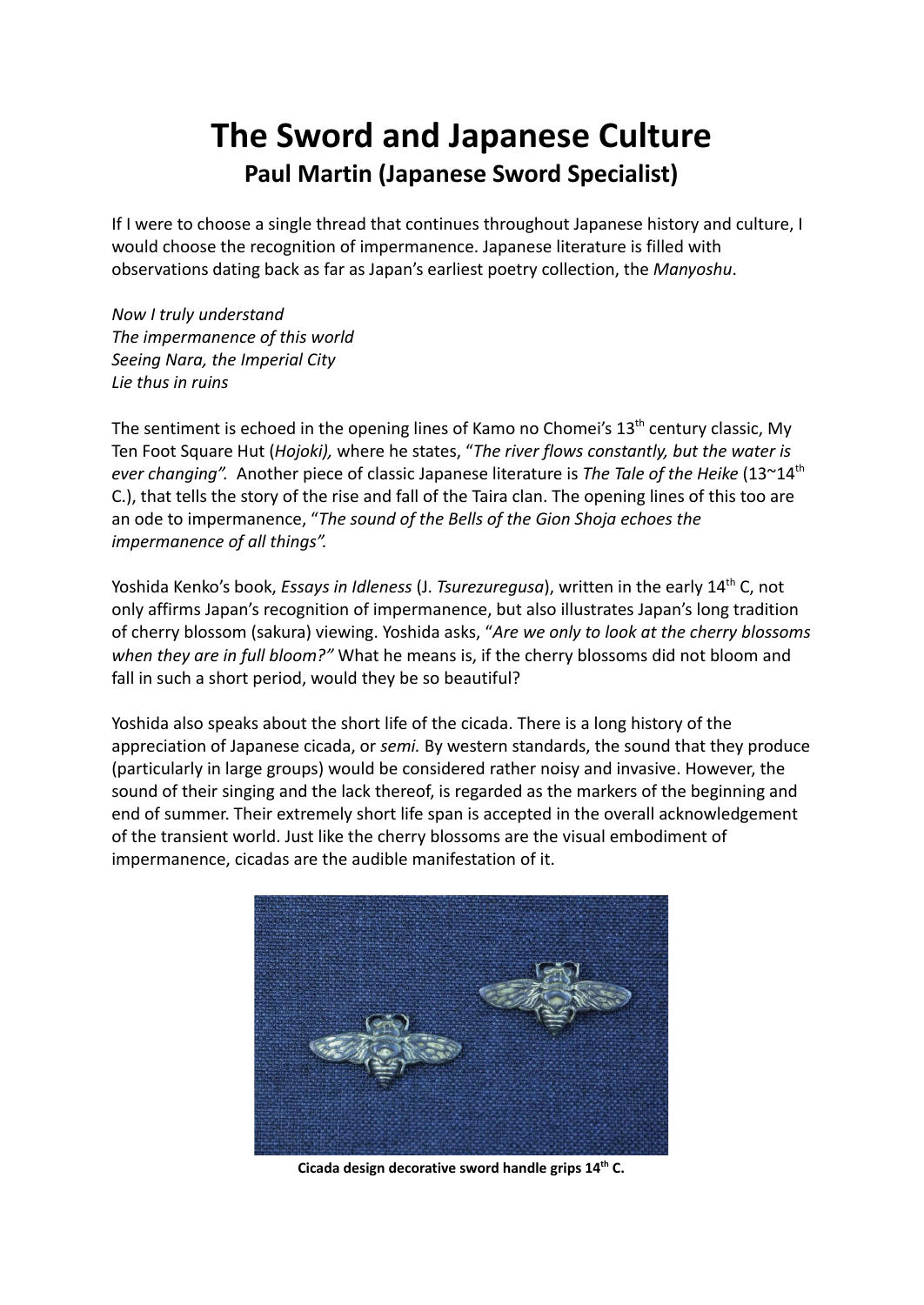I also think that this recognition of impermanence has a role to play in the Japanese appreciation of swords. Swords have been regarded as objects of spiritual or sacred meaning since as far back as Japan's Yayoi period (3<sup>rd</sup> to 6<sup>th</sup> C.), with many being included in the Kofun or Mound Tombs Tumuli of important members of Japanese society.

Many objects survive from Japan's Jomon period (14,000~300 BCE). It is common for these objects, including stone magatama (jewels) and other objects, to have highly polished surfaces. Therefore, I think that it was not unusual for the Japanese to polish iron swords beyond the functional aspect of sharpening, and made the discovery of patterns resembling natural phenomena. Those iron swords, that had the ability to take human life in an instant, when polished would have first become bright just like sacred bronze mirrors, but a further refined level of polishing would have revealed the wood grain like pattern of the body of the blade, and the uncontrived crystalline structures of the hardened edge.

There is also a sense of impermanence in the owning of Japanese swords in the recognition that we are only the current caretakers of such objects. Many Japanese swords have been passed down through generations of owners with great care and reverence with an eye to passing them onto future generations in the best condition possible. There is also the notion of proximity to former owners. For example, when one views a sword that was owned by a famous historical figure, you are seeing the same abstract scenes and receiving the same experience as they did. Japanese sword polishers devote great time and energy to preserving swords for future generations, even though all their efforts will be erased on the next occasion that the sword is polished.

It is not uncommon for the fittings that adorn Japanese sword mountings to touch upon the themes of impermanence. Torn fans are quite a common theme for sword guards, and there are decorative hand grips that depict cicadas that date back until at least the  $14<sup>th</sup>$  C. Another common theme is that of the warrior's skull laid open to the seasons in the place where he fell. This theme is called Nozarashi, and indicates the transience of life and a reminder to the warrior of his likely fate.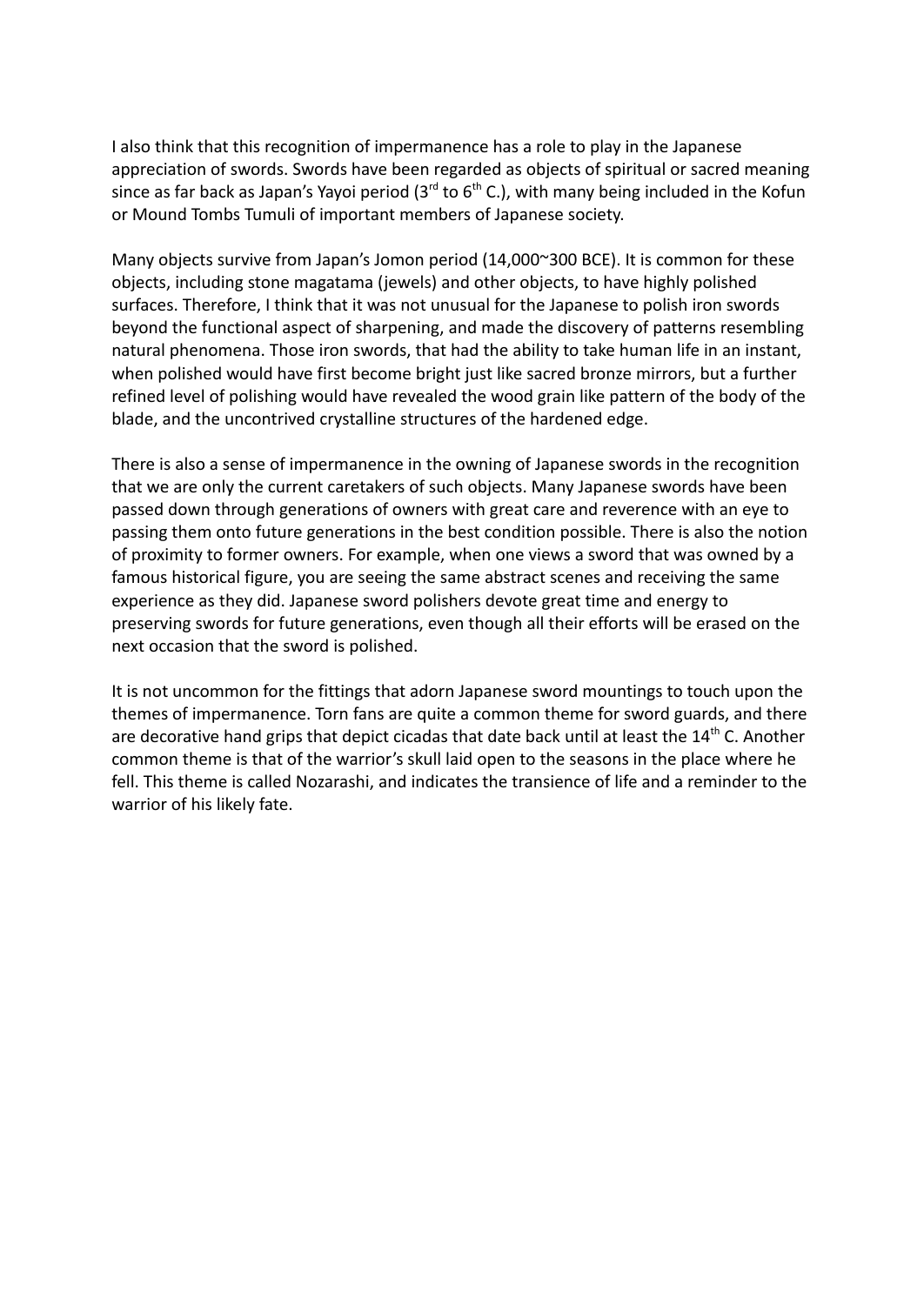

**Sukashi tsuba. Attributed to the Shoami school, early 17th C.**

## **Admiring the Beauty of Japanese Swords**

The earliest evidence for the appreciation of the beauty of Japanese swords appears in the picture scroll, Matsuzaki Tenjin Engi (14<sup>th</sup> C.) of Hofu Tenmangu shrine (Yamaguchi pref.). It contains a scene of everyday life in the Kamakura period. There is a nobleman in a room with his wife and possibly children or servants. The man, Harima no Kami Aritada, is sitting admiring his sword. He is taking great care to not touch the blade with his bare hands by resting it on the sleeve of his kimono. This image tells us that there was some kind of refined polishing techniques employed enabling him to enjoy the beauty of the blade. It should be made clear that they were not the same as the refined art-polishing techniques of today. However, the level of polishing at that time would allow for specialists to appraise and record the different styles of workmanship of various smiths.

The beauty of Japanese swords is determined from the harmony of three main factors. The shape of the blade (sugata), the condition of the pattern of the surface steel (hada), and the pattern of the hardened edge (hamon). The Japanese sword was perfected around the mid tenth century. Apart from minor changes in shape and the condition of the raw materials there has been very little technological change. In fact, it is very difficult to meet the requirements of a Japanese sword without using Japanese steel produced utilizing archaic methods.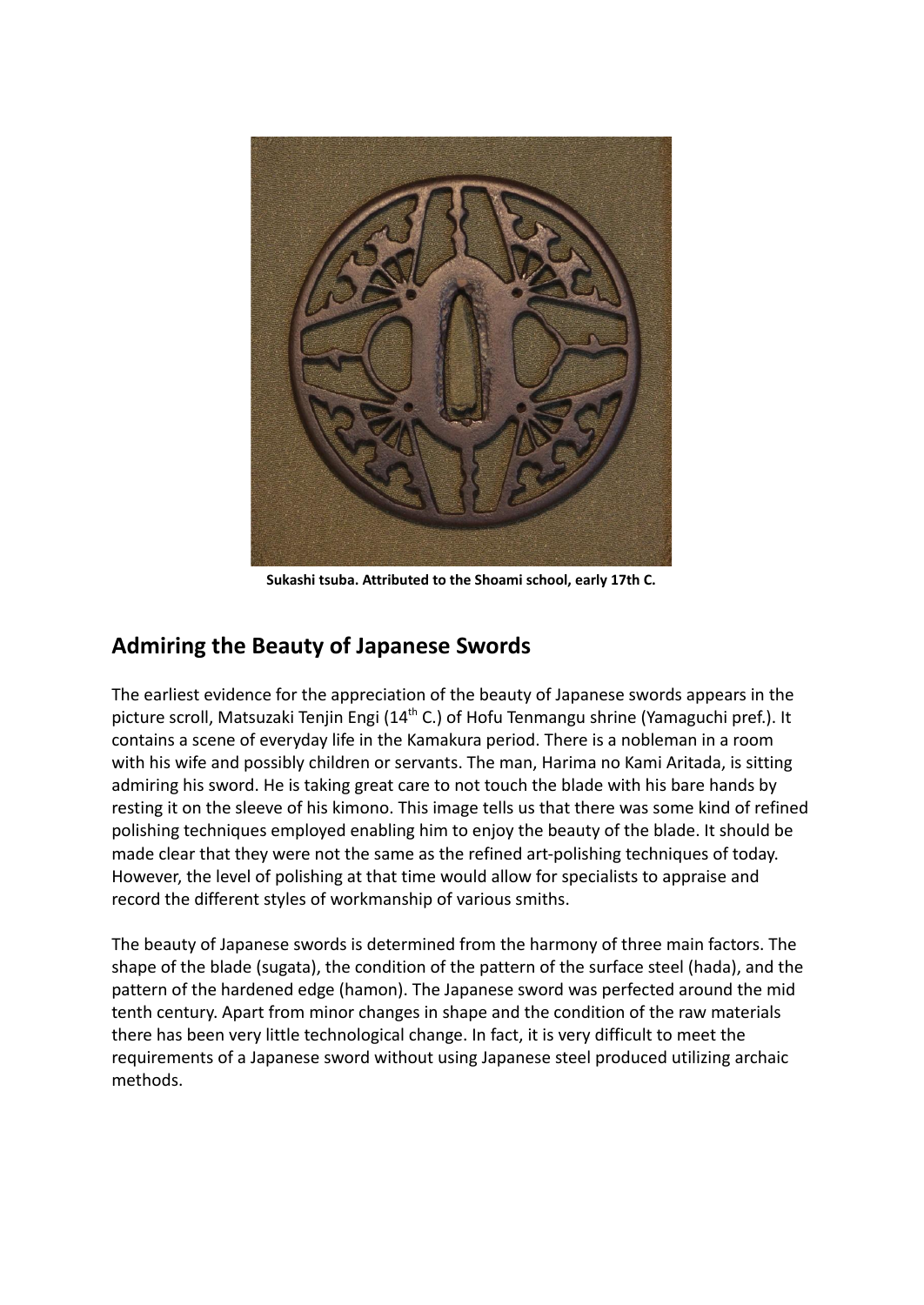

**Shape (sugata) Pattern of the surface steel (Hada) Pattern of the hardened edge (Hamon)**

## **Photo: Tom Kishida**

The shape of the blade changed from period to period. There are also changes in geometry, but the most noticeable change in shape was the curvature. However, whichever period the blade is from, the curvature is very natural looking, almost organic. Much like the drooping branch of a willow tree. The curvature is more acute in some places and shallower in others, but overall a natural arc.

The surface of the steel (hada) has various patterns that generally resemble that of wood grain patterns, and displays hues and textures that can reveal the area, or school of manufacture. This pattern is a result of the fold-forging process that is used to make the raw steel more uniform in its composition. The raw steel used for Japanese swords is a type of bloom steel that is produced in a steady layering process using charcoal to heat sand iron to a high temperature in a clay furnace. The resulting bloom, although produces high quality steel at its core, is inconsistent in its composition. The fold-forging process is used to more evenly distribute the carbon and other elements throughout the billet.

The pattern of the hardened edge is a result of the differential hardening process that allows the blade to hold a very sharp edge, while the more ductile back of the blade acts as a shock absorber, so that the blade does not break or shatter on impact. The pattern of the hardened edge is called the hamon, and is a crystalline structure within the steel that runs along the cutting edge. The hamon is induced by the quenching process, and holds many clues to the smith's identity as it contains many characteristics of their workmanship. The way in which they apply the clay inhibitor in combination with the temperature at which